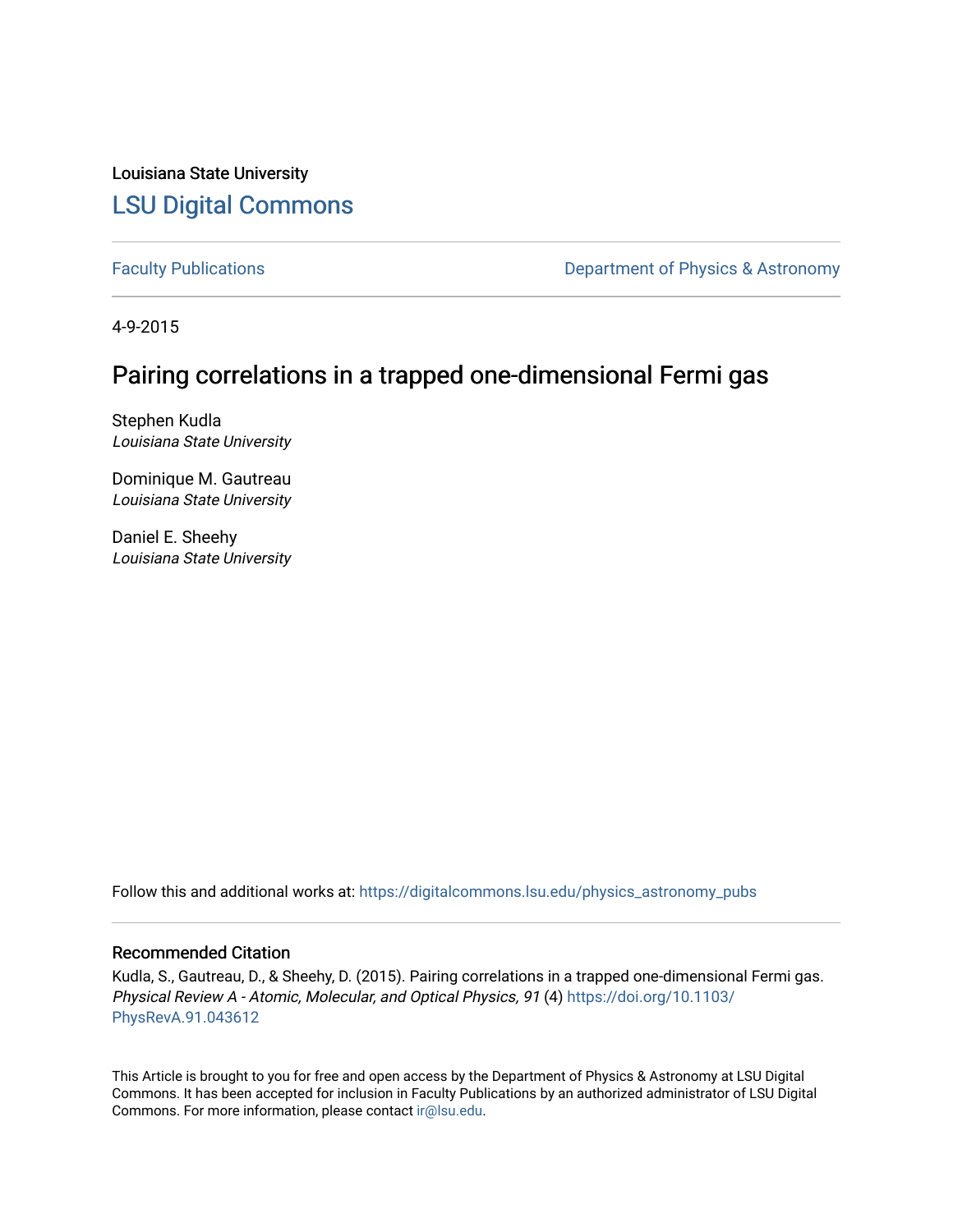

# CHORUS

This is the accepted manuscript made available via CHORUS. The article has been published as:

## Pairing correlations in a trapped one-dimensional Fermi gas

Stephen Kudla, Dominique M. Gautreau, and Daniel E. Sheehy Phys. Rev. A **91**, 043612 — Published 9 April 2015 DOI: [10.1103/PhysRevA.91.043612](http://dx.doi.org/10.1103/PhysRevA.91.043612)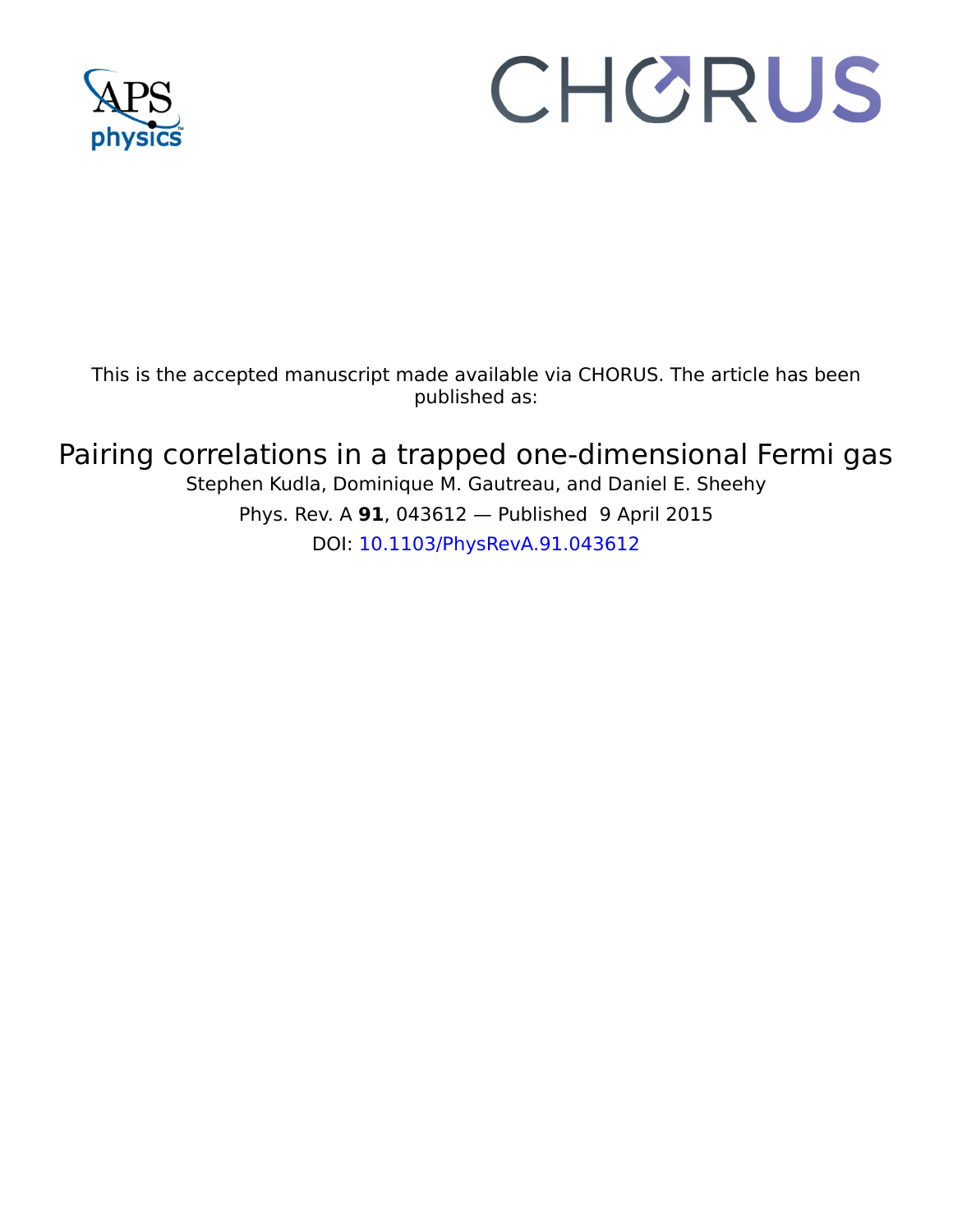#### Pairing correlations in a trapped one-dimensional Fermi gas

Stephen Kudla,<sup>1</sup> Dominique M. Gautreau,<sup>1</sup> and Daniel E. Sheehy<sup>1,\*</sup>

 $1$ Department of Physics and Astronomy, Louisiana State University, Baton Rouge, LA, 70803, USA

We use a BCS-type variational wavefunction to study attractively-interacting quasi onedimensional (1D) fermionic atomic gases, motivated by cold-atom experiments that access the 1D regime using an anisotropic harmonic trapping potential (with trapping frequencies  $\omega_x = \omega_y \gg \omega_z$ ) that confines the gas to a cigar-shaped geometry. To handle the presence of the trap along the zdirection, we construct our variational wavefunction from the harmonic oscillator Hermite functions that are the eigenstates of the single-particle problem. Using an analytic determination of the effective interaction among harmonic oscillator states along with a numerical solution of the resulting variational equations, we make specific experimental predictions for how pairing correlations would be revealed in experimental probes like the local density and the momentum correlation function.

PACS numbers:

#### I. INTRODUCTION

In recent years there has been much interest in the phenomena of pairing and superfluidity of trapped fermionic atomic gases[1–3]. The questions being addressed by experiments with ultracold fermions are quite general and concern the possible many-body phases of interacting fermions as a function of experimentally controllable parameters such as temperature, interaction strength and the densities of various species of fermion.

For the case of two species of fermions, relevant to the analogous problem of interacting spin- $\frac{1}{2}$  electrons in electronic materials, attractively interacting fermionic atomic gases are predicted to exhibit several interesting many-body phases. These include a homogeneous paired superfluid phase for equal densities of the two species (a "balanced" gas) that undergoes a crossover from Bose-Einstein condensation (BEC) to Bardeen-Cooper-Schrieffer (BCS) pairing as a function of interfermion interactions, and a spatially-inhomogeneous Fulde-Ferrell-Larkin-Ovchinnikov [4, 5] (FFLO) superfluid for unequal densities of the two species (an "imbalanced" gas).

Recent experiments [6] have explored two-species, attractively-interacting fermionic atomic gases in a quasi one-dimensional (1D) geometry, of interest since the regime of stability of the FFLO state is theoretically predicted [7, 8] to be much wider than in the 3D case [9] (at least within the simplest mean-field approximation [10]). These experiments showed a remarkable quantitative agreement between experiment and theory for the local densities  $n_{\sigma}(z)$  of the two species  $(\sigma = \uparrow, \downarrow)$  of atoms within a theoretical approach that combined exact Bethe-Ansatz analysis of an infinite 1D gas with the local density approximation (LDA) to handle the spatial variation of the trap.

If the imbalanced superfluid phase of 1D fermion gases posseses FFLO-type pairing correlations (as indicated theoretically [11–16]), and if the LDA holds (so that the uniform case phase diagram is relevant for a trapped gas), then trapped 1D imbalanced Fermi gases may provide the best opportunity to observe signatures of the FFLO state.



FIG. 1: (Color Online) The in-trap momentum correlation function  $C_M(p_1, p_2) = \langle n_{p_1\uparrow}n_{p_2\downarrow} \rangle - \langle n_{p_1\uparrow} \rangle \langle n_{p_2\downarrow} \rangle$  of a balanced 1D trapped fermion gas with attractive interactions, normalized to its value at  $p_1 = p_2 = 0$  (which we call  $\mathcal{C}_M(p_1, p_2)$ ). This observable, which can be experimentally accessed by a measurement of noise correlations after free expansion of the gas [17], shows a rapid dependence on the sum of the momenta  $p_1 + p_2$  (while being almost independent of  $p_1 - p_2$ ), providing a probe of fermionic pairing correlations.

However, a central outstanding question concerns how to directly probe pairing correlations in this system. To address this, we have studied trapped attractivelyinteracting Fermi gases in 1D using a variational wavefunction that accounts for the remaining trapping potential along the z-direction without using the LDA. Our variational wavefunction is of the BCS form, but in which the pairing is among harmonic oscillator states. An additional variational parameter of our wavefunction, beyond the usual BCS coherence factors, is the effective oscillator length of the single-particle states in our basis, which is allowed to be distinct from the actual oscillator length

<sup>∗</sup>Electronic address: sheehy@lsu.edu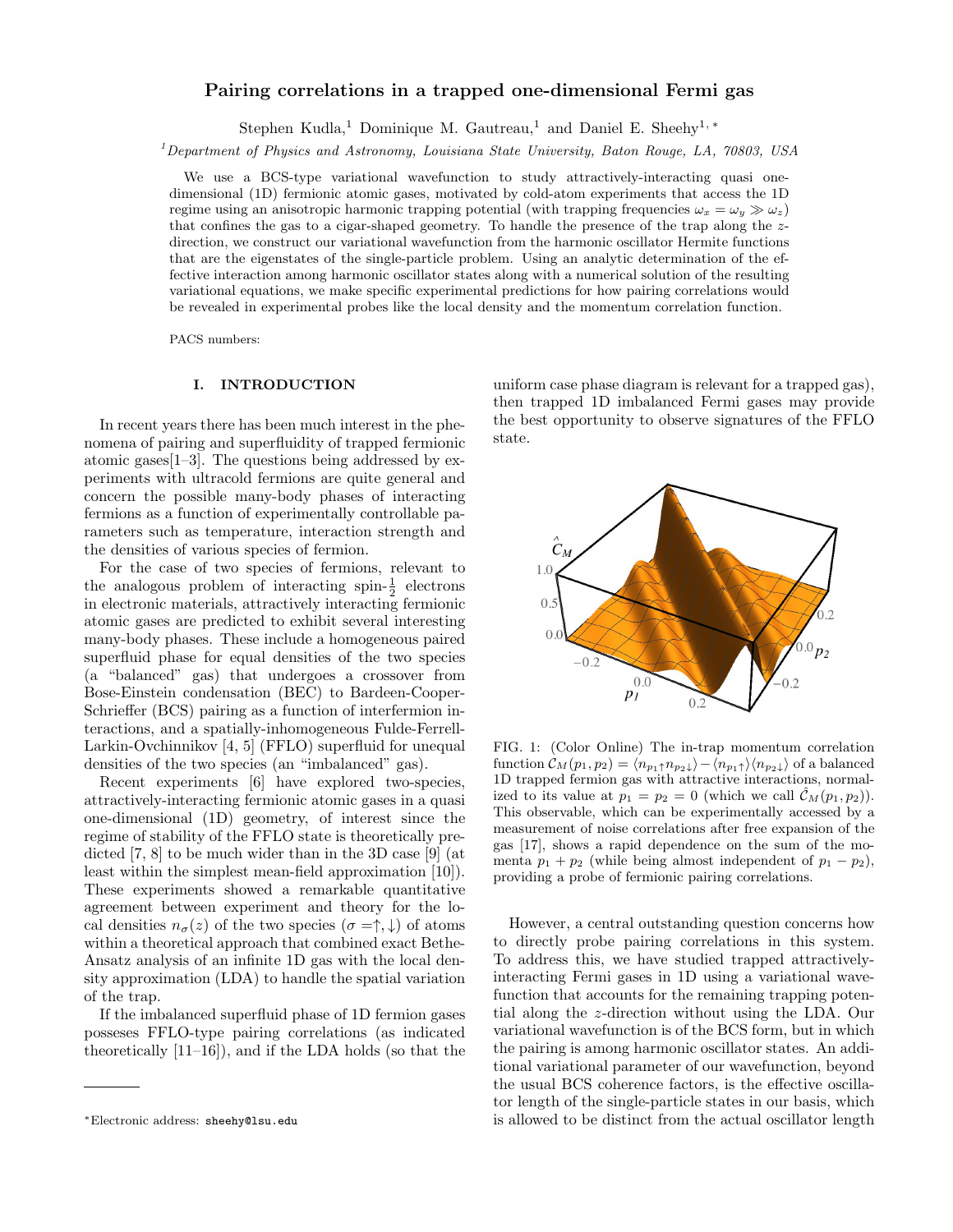associated with the trapping potential. As discussed below, including this parameter is necessary for the wavefunction to have a physically sensible density profile, and we find a density profile that agrees reasonably well with Bethe Ansatz combined with LDA.

The purpose of this paper is to study pairing and interaction effects in quasi-1D trapped fermionic atomic gases. We find that a striking probe of pairing correlations is the in-trap momentum correlation function  $\mathcal{C}_M(p_1, p_2) = \langle n_{p_1\uparrow} n_{p_2\downarrow} \rangle - \langle n_{p_1\uparrow} \rangle \langle n_{p_2\downarrow} \rangle$  with  $p_1$  and  $p_2$ momenta along the z-direction and  $n_{p\sigma}$  the occupation of the state with momentum p and spin  $\sigma$ . This quantity can be determined experimentally by measuring real space atom density correlations after free expansion of the gas, as shown theoretically [17] and implemented experimentally [18] in the 3D case. In the present 1D case, the free expansion would be along the tube axis after lowering the confining potential along the z-direction.

Other recent theoretical work has analyzed expansion of 1D gases, focusing primarily on the imbalanced case [19, 20]. Since our interest is understanding pairing correlations, here we study the balanced gas, using a novel oscillator-basis approach. A similar method can apply to imbalanced gases (relevant for the FFLO state), which we will present in a future work [21]. In Fig. 1 we plot our results for the normalized quantity  $\mathcal{C}_{M}(p_1, p_2) \equiv \mathcal{C}_{M}(p_1, p_2)/\mathcal{C}_{M}(0, 0)$  showing a strong dependence on  $p_1$  and  $p_2$ , that we can connect to the nature of the underlying pairing correlations as discussed below.

This paper is organized as follows. In Sec. II we introduce the system Hamiltonian, describe our pairing wavefunction in the oscillator basis, and explain why we must allow the oscillator length associated with our singleparticle states to differ from the trap oscillator length. In Sec. III we compute the variational ground-state energy and provide an analytic result for the effective interaction function appearing in this energy. In Sec. IV, we present the equations that come from minimizing the variational ground-state energy. In Sec. V, we describe our numerical solutions to these variational equations which yield our predictions for the local density and local pairing potential. In Sec. VI, we describe how we obtain the momentum correlation function for a trapped 1D fermion gas and obtain an approximate analytic formula for this quantity. In Sec. VII, we analyze our system using the Bethe ansatz along with the local density approximation, with the comparison to our variational method given in Fig. 3. Finally, we conclude in Sec. VIII.

#### II. MODEL HAMILTONIAN AND VARIATIONAL WAVEFUNCTION

Our starting point is a Hamiltonian for an attractively interacting fermion gas confined to a harmonic trap  $V(\mathbf{r}) = \frac{1}{2}m\left[\omega_{\perp}^{2}\rho^{2} + \omega_{z}^{2}z^{2}\right],$  with  $\omega_{\perp} \gg \omega_{z}$ , such that, at sufficiently low fermion density, we can restrict attention to the lowest oscillator level associated with  $\omega_{\perp}$ . The resulting quasi one-dimensional Hamiltonian, with  $\Psi_{\sigma}(z)$ the field operator for spin- $\sigma$ , is:

$$
\mathcal{H} = \int_{-\infty}^{\infty} dz \left( \sum_{\sigma=\uparrow,\downarrow} \Psi_{\sigma}^{\dagger}(z) \left[ \frac{p_z^2}{2m} + V(z) \right] \Psi_{\sigma}(z) + \lambda \Psi_{\uparrow}^{\dagger}(z) \Psi_{\downarrow}(z) \Psi_{\downarrow}(z) \Psi_{\uparrow}(z) \right), \tag{1}
$$

where  $V(z) = \frac{1}{2}m\omega_z^2 z^2$  is the trap along the *z*-direction, and the coupling parameter is  $\lambda = -2\hbar^2 / ma_{1D}$  with  $a_{1D}$ the one-dimensional scattering length [22]. We proceed by expressing  $\Psi_{\sigma}(z)$  in terms of harmonic oscillator eigenfunctions  $\psi_n(z)$  (with  $n = 0, 1, \cdots$  the oscillator level index) via:

$$
\Psi_{\sigma}(z) = \sum_{n} \psi_n(z) a_{n\sigma}, \tag{2}
$$

$$
\psi_n(z) = \frac{1}{\sqrt{2^n n! a_z}} \frac{1}{\pi^{1/4}} e^{-z^2/2 a_z^2} H_n(z/a_z), \quad (3)
$$

with  $H_n(z)$  the Hermite polynomial and

$$
a_z = \sqrt{\frac{\hbar}{m\omega_z}},\tag{4}
$$

the the oscillator length. The operator  $a_{n\sigma}$  annihilates a fermion with spin  $\sigma$  in the *n*th harmonic oscillator level with single-particle energy  $\epsilon_n = \hbar \omega_z(n + \frac{1}{2})$ . The system Hamiltonian in this basis is, defining  $\mathcal{\hat{H}} = \mathcal{H}/\hbar\omega_z$ ,

$$
\hat{\mathcal{H}} = \sum_{n,\sigma} \hat{\epsilon}_n a_{n_\sigma}^\dagger a_{n_\sigma} + \hat{\lambda} \sum_{n_i} \lambda_{\{n_i\}} a_{n_1 \uparrow}^\dagger a_{n_2 \downarrow}^\dagger a_{n_3 \downarrow} a_{n_4 \uparrow}, \tag{5}
$$

where the normalized single-particle energy is  $\hat{\epsilon}_n$  =  $\epsilon_n/\hbar\omega_z$ . Here,  $\lambda_{\{n_i\}}$  is shorthand for

$$
\lambda_{n_1, n_2, n_3, n_4} \equiv \int_{-\infty}^{\infty} dz \, \psi_{n_1}(z) \psi_{n_2}(z) \psi_{n_3}(z) \psi_{n_4}(z), \quad (6)
$$

characterizing interactions among the oscillator states, and we have have introduced

$$
\hat{\lambda} = \frac{\lambda}{\hbar \omega_z a_z} = -2 \frac{a_z}{a_{1D}},\tag{7}
$$

the dimensionless coupling parameter.

In the absence of interactions, the ground state of  $\mathcal{H}$  is simply a Fermi gas in the oscillator basis, with harmonic oscillator levels  $n \leq n_F$  occupied and  $n > n_F$  empty. A physically sensible wavefunction that has this limiting case, but which also includes the possibility of pairing correlations among single-particle states, is the following BCS-type variational wavefunction:

$$
|\Psi\rangle = \prod_{n} (u_n + v_n a_{n\uparrow}^\dagger a_{n\downarrow}^\dagger)|0\rangle, \tag{8}
$$

where the coherence factors  $u_n$  and  $v_n$  satisfy the constraint  $|u_n|^2 + |v_n|^2 = 1$ . A trapped quasi 1D Fermi gas is not expected to exhibit long-range pairing order. Thus,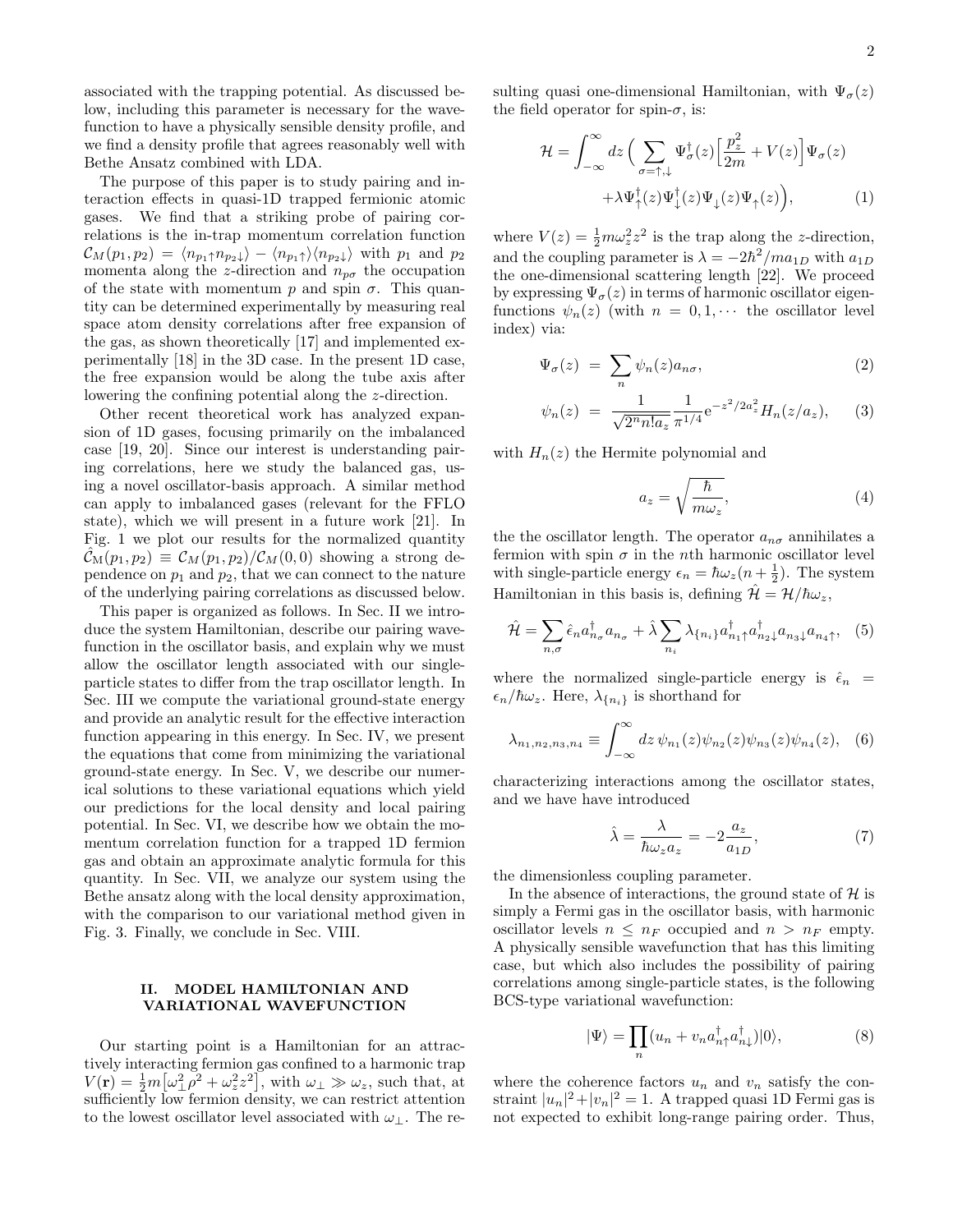

FIG. 2: (Color Online) The top panel shows the pairing amplitude for harmonic oscillator level  $n$  (normalized to its peak value) and the bottom panel shows the renormalized dispersion  $\xi_n$  for  $\lambda = -4.8$  (red, long dashing),  $\lambda = -13.6$  (blue, short dashing) and  $\lambda = -22.8$  (green solid) with the total particle number fixed at  $N = 250$ .

Eq. (8) should break down on long length scales due to the absence of long-range phase coherence. However, this wavefunction can capture *local* pairing correlations and their impact on observables like the local density and density-density correlations in a trapped gas. An important task, that we leave for future work, is the investigation of how fluctuations around our variational solution will modify our predictions. For now, our goal is to understand the experimental predictions of Eq. (8).

Before proceeding, however, we note that a crucial drawback of our ansatz, Eq. (8), is that it yields a density profile corresponding to an atom cloud that increases in size along the axial direction in response to increasing attraction. To see the reason for this physically incorrect behavior, consider the noninteracting  $(\lambda \rightarrow 0)$  exact ground state, which is a Fermi gas with oscillator states filled up to the Fermi level  $n_F$ . Since the spatial extent of the harmonic oscillator wavefunction at level  $n$  is  $\simeq a_z\sqrt{n}$ , we can estimate the cloud size to be ap $n$  is  $\cong a_z \sqrt{n}$ , we can estimate the cloud size to be approximately proportional to  $\sqrt{n_{\rm F}}$  (fixed by the largest filled level). If we now turn on attractive interactions, the Pauli principle means that levels with  $n < n_F$  cannot increase their occupation, and that oscillator levels with  $n > n<sub>F</sub>$ , which have a larger spatial extent, will have a finite amplitude to become occupied. The occupation of such higher levels of course does not imply a spatially larger cloud, since the local axial density operator, expressed in the oscillator basis,

$$
\hat{n}(z) = \sum_{n,m,\sigma} \psi_n^*(z)\psi_m(z)a_{n\sigma}^\dagger a_{m\sigma},\tag{9}
$$

has terms that are off-diagonal in the oscillator level. In the true ground state, these off-diagonal terms can lead

to cancellations among the terms in Eq. (9), describing a 1D atomic gas that shrinks with increasing attractive interactions.

However, the approximate BCS wavefunction Eq. (8) projects out such off-diagonal terms, yielding the expectation value  $n(z) = \langle \Psi | \hat{n} | \Psi \rangle$  given by:

$$
n(z) = 2 \sum_{m=0}^{\infty} |\psi_n(z)|^2 |v_n|^2,
$$
 (10)

which will clearly exhibit a increased cloud size with increasing attractive interactions as higher oscillator levels become occupied, since all terms in the sum are positive.

Remedying this physically incorrect behavior of our variational wavefunction is crucial, since the axial density is a primary observable in cold atom experiments. However, we aim to do this in a way that preserves the simplicity of our BCS variational wavefunction. To accomplish this, we introduce an additional variational parameter, which is the oscillator length associated with our wavefunctions, by replacing  $a_z \rightarrow a$  in Eq. (3) and considering a to be a variational parameter to be minimized. Thus, while the noninteracting fermion gas occupies oscillator states with an oscillator length that is related to the trap potential via Eq. (4), in the interacting case the optimal (lowest energy) BCS-type state may involve oscillator states with  $a < a_z$  that is smaller, allowing the cloud to shrink in spatial extent. We therefore introduce the parameter

$$
\eta = \frac{a_z^2}{a^2},\tag{11}
$$

where  $a_z$  remains the true oscillator length. Note that we can also write  $\eta = \omega/\omega_z$  with  $\omega$  the frequency of a ficticious trap for which  $a$  is the oscillator length. Then, it is convenient to split the trap potential into two pieces, via  $V(z) = \frac{1}{2}m\omega^2 z^2 + \frac{1}{2}m(\omega_z^2 - \omega^2)z^2$ , where the first term yields a contribution to  $H$  that is identical to Eq. (5) but with  $\omega_z \rightarrow \omega$  and the second term yields a correction that we will evaluate using the properties of the oscillator wavefunctions. We find, upon repeating the preceding analysis for the case of  $\eta \neq 1$ , the effective Hamiltonian

$$
\hat{\mathcal{H}} = \eta \sum_{n,\sigma} \hat{\epsilon}_n a_{n_\sigma}^\dagger a_{n_\sigma} + \sqrt{\eta} \hat{\lambda} \sum_{n_i} \lambda_{\{n_i\}} a_{n_1}^\dagger a_{n_2}^\dagger a_{n_3} a_{n_4} + \frac{1}{2} \left( \frac{1}{\eta} - \eta \right) \int_{-\infty}^{\infty} dz \, z^2 \sum_{n_1, n_2, \sigma} \hat{\psi}_{n_1}^*(z) \hat{\psi}_{n_2}(z) a_{n_1 \sigma}^\dagger a_{n_2 \sigma}, \tag{12}
$$

with the second line coming from the abovementioned correction. Here,  $\hat{\psi}_n(z)$  is a dimensionless Hermite function (Eq. (3) but with  $a_z \rightarrow 1$ ) and we have once again normalized to  $\hbar\omega_z$  (as in Eq. (5)).

To summarize this section, Eq. (12) is an expression of our system Hamiltonian in terms of creation and annihilation operators,  $a_{n\sigma}$  and  $a_{n\sigma}^{\dagger}$ , that correspond to harmonic oscillator states with oscillator length a that is different from the physical oscillator length of our system.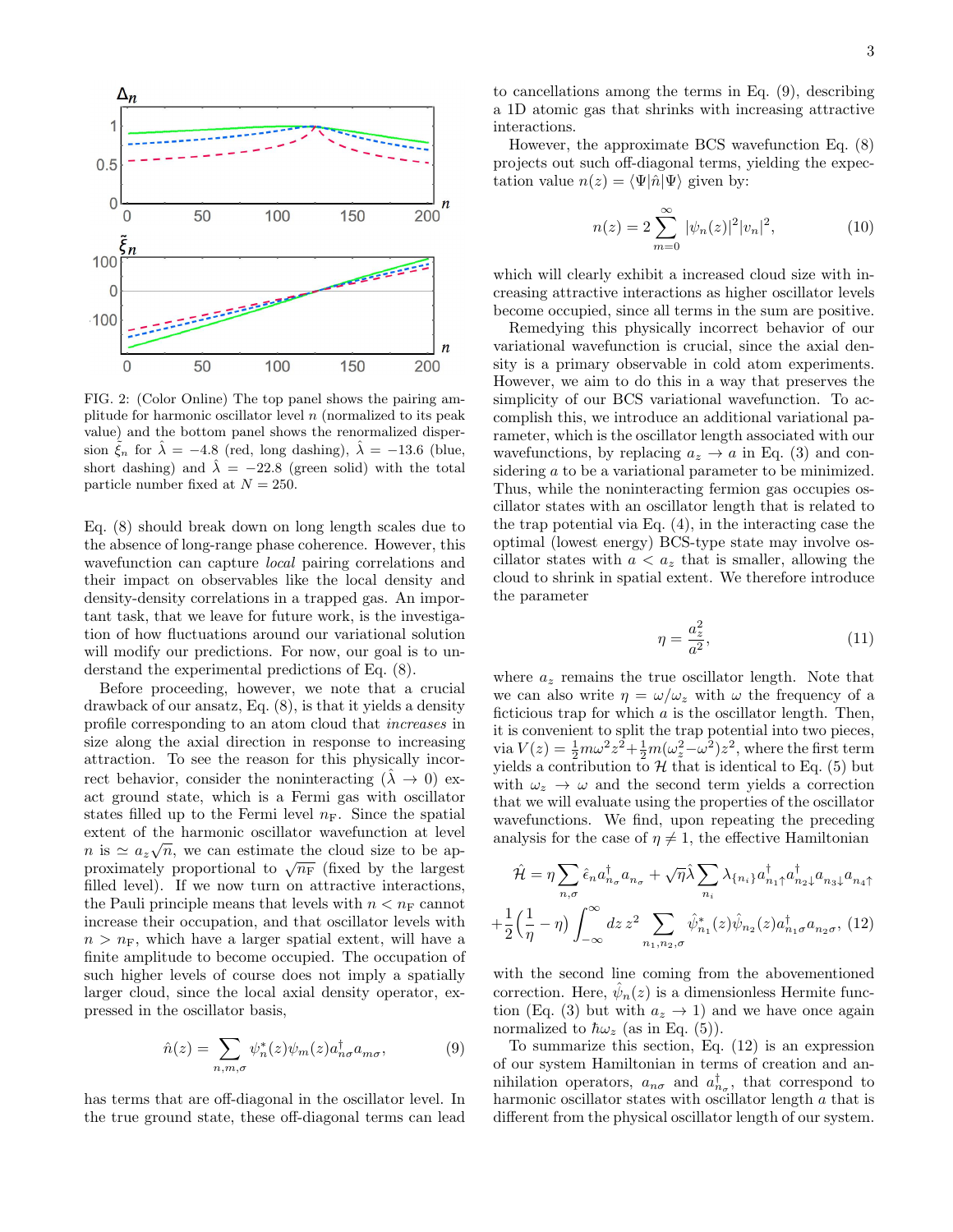Here and below a generally appears only via the parameter  $\eta$  Eq. (11), and we typically normalize all length scales to  $a_z$  and all energy scales by  $\hbar\omega_z$  (for example in figures). Next we proceed by assuming that these oscillator states undergo pairing correlations described by Eq. (8) and determine the optimal coherence factors and value of a.

#### III. VARIATIONAL ENERGY

Upon taking the expectation value of the Hamiltonian using the wavefunction Eq. (8), in the second line of Eq. (12) the only nonzero contribution comes from  $n_1 = n_2$ , allowing the z integral to be easily evaluated. We then find that the normalized grand free energy  $E_G = \langle \hat{\mathcal{H}} - \hat{\mu} \hat{N} \rangle$  (with  $\hat{N}$  the number operator, and  $\hat{\mu} = \mu / \hbar \omega_z$  the normalized chemical potential) is:

$$
E_G = 2\sum_{n} \xi_n |v_n|^2 + \sqrt{\eta} \hat{\lambda} \sum_{n,m} \lambda_{n,m} (u_n^* v_n v_m^* u_m + |v_n|^2 |v_m|^2),
$$
\n(13)

where we defined  $\xi_n = \frac{1}{2} (\eta + \eta^{-1}) n + \frac{1}{2} - \hat{\mu}$ . Here and below we focus on zero temperature. In the interaction part of Eq. (13), the first term corresponds to pairing correlations and the second term corresponds to Hartree-Fock correlations. Here,  $\lambda_{m,n} \equiv \lambda_{n,n,m,m}$  is the effective interaction resulting from our variational ansatz, explicitly given by:

$$
\lambda_{m,n} = \frac{1}{2^{m+n}} \frac{1}{\pi n! m!} \int_{-\infty}^{\infty} dz \, e^{-2z^2} H_n^2(z) H_m^2(z). \tag{14}
$$

Integrals of this form have been of interest to the mathematical physics community [23], and have also recently appeared in other cold-atom contexts [24]. Although it can be evaluated numerically, this becomes difficult for large m and n. We next present our analytic result for Eq. (14), that greatly sped-up our calculations. To do this we use an identity for the square of a Hermite polynomial,  $H_n^2(z) = 2^n(n!)^2 \sum_{s=0}^n \frac{H_{2s}(z)}{2^s(s!)^2(n-s)!}$ , for the two factors  $H_n^2(z)$  and  $H_m^2(z)$  in Eq. (14). This leads to a z-integral involving a product of two Hermite polynomials multiplying the Gaussian factor  $e^{-2z^2}$  that appears in Gradshteyn and Ryzhik [25, 26]. Then, evaluating the remaining summations, we obtain:

$$
\lambda_{m,n} = \frac{(-1)^m}{\sqrt{2}m!} \frac{{}_3F_2(\frac{1}{2},\frac{1}{2},-n;1,\frac{1}{2}-m;1)}{\Gamma[\frac{1}{2}-m]},\tag{15}
$$

with  ${}_{3}F_{2}$  the generalized hypergeometric function. Although it is not obvious from Eq. (15),  $\lambda_{m,n}$  is indeed symmetric under interchange of its indices.

#### IV. VARIATIONAL EQUATIONS

We now proceed with minimizing Eq. (13) with respect to our variational parameters. To minimize with respect

to the  $u_n$  and  $v_n$ , we must enforce the constraint  $|u_n|^2 +$  $|v_n|^2 = 1$  with a Lagrange multiplier  $E_n$ . The resulting Euler-Lagrange equations take the form of a Bogoliubovde Gennes (BdG) eigenvalue problem

$$
\begin{pmatrix} \xi_n + U_n & \Delta_n \\ \Delta_n^* & -\xi_n - U_n \end{pmatrix} \begin{pmatrix} u_n \\ v_n \end{pmatrix} = E_n \begin{pmatrix} u_n \\ v_n \end{pmatrix}, \qquad (16)
$$

where we defined the strength of pairing correlations where we defined the strength of pairing correlations<br> $\Delta_n \equiv -\hat{\lambda}\sqrt{\eta} \sum_m \lambda_{n,m} v_m^* u_m$  and the Hartree-Fock en $e_n$  =  $\cdots \sqrt{n} \sum_m \frac{m}{n} \sum_m \lambda_{n,m} |v_m|^2$ . Defining the renormalized single-particle energy  $\tilde{\xi}_n = \xi_n + U_n$ , we obtain the BdG solution  $u_n = \frac{1}{\sqrt{2}}$ 2  $\sqrt{1 + \frac{\tilde{\xi}_n}{E_n}}$  and  $v_n = \frac{1}{\sqrt{n}}$ 2  $\sqrt{1-\frac{\tilde{\xi}_n}{E_n}},$ with  $E_n = \sqrt{\tilde{\xi}_n^2 + \Delta_n^2}$ . Inserting these solutions into the definitions of  $\Delta_n$  and  $U_n$  then leads to the selfconsistency conditions

$$
\Delta_n = -\hat{\lambda}\sqrt{\eta} \sum_{m=0}^{\infty} \lambda_{n,m} \frac{\Delta_m}{2E_m},
$$
\n(17a)

$$
U_n = \hat{\lambda}\sqrt{\eta} \sum_{m=0}^{\infty} \lambda_{n,m} \frac{1}{2} \left(1 - \frac{\tilde{\xi}_m}{E_m}\right).
$$
 (17b)

A third variational equation comes from minimizing  $E_G$ with respect to the parameter  $\eta$  that determines the optimal oscillator length characterizing our basis set. We find, differentiating  $E_G$  with respect to  $\eta$ ,

$$
0 = \sum_{n} |v_n|^2 (n + \frac{1}{2}) (1 - \frac{1}{\eta^2})
$$
(18)  
+ 
$$
\frac{1}{2\sqrt{\eta}} \hat{\lambda} \sum_{n} \lambda_{n,m} (u_n^* v_n v_m u_m + |v_n|^2 |v_m|^2).
$$

We see that the parameter  $\eta$  multiplies  $\lambda$  in Eqs. (17) determining the  $u_n$  and  $v_n$ . Since we expect  $\eta > 1$  in equilibrium, this implies an effectively larger coupling in equilibrium, consistent with the picture of the central density increasing due to the presence of attractive interactions.

#### V. RESULTS

The simultaneous numerical solution of Eqs. (17) and Eq. (18), yielding the variational parameters describing our system  $(\Delta_n, U_n, \text{ and } \eta)$ , was done numerically, although an approximate analytic solution can be found in the extreme weak-coupling limit  $\lambda \rightarrow 0$  as described below. Our numerical calculations were conducted for three values of the dimensionless coupling ( $\lambda = -4.8$ ,  $\hat{\lambda} = -13.6$  and  $\hat{\lambda} = -22.8$ ) with the particle number held at  $N = 250$  (requiring an adjustment of the system chemical potential). For comparison, the coupling in Ref. [6] was  $\lambda \simeq -52$ .

For our numerical procedure we truncated the sums in Eqs. (17) at an upper cutoff  $n_{\text{max}} = 350$  (outside the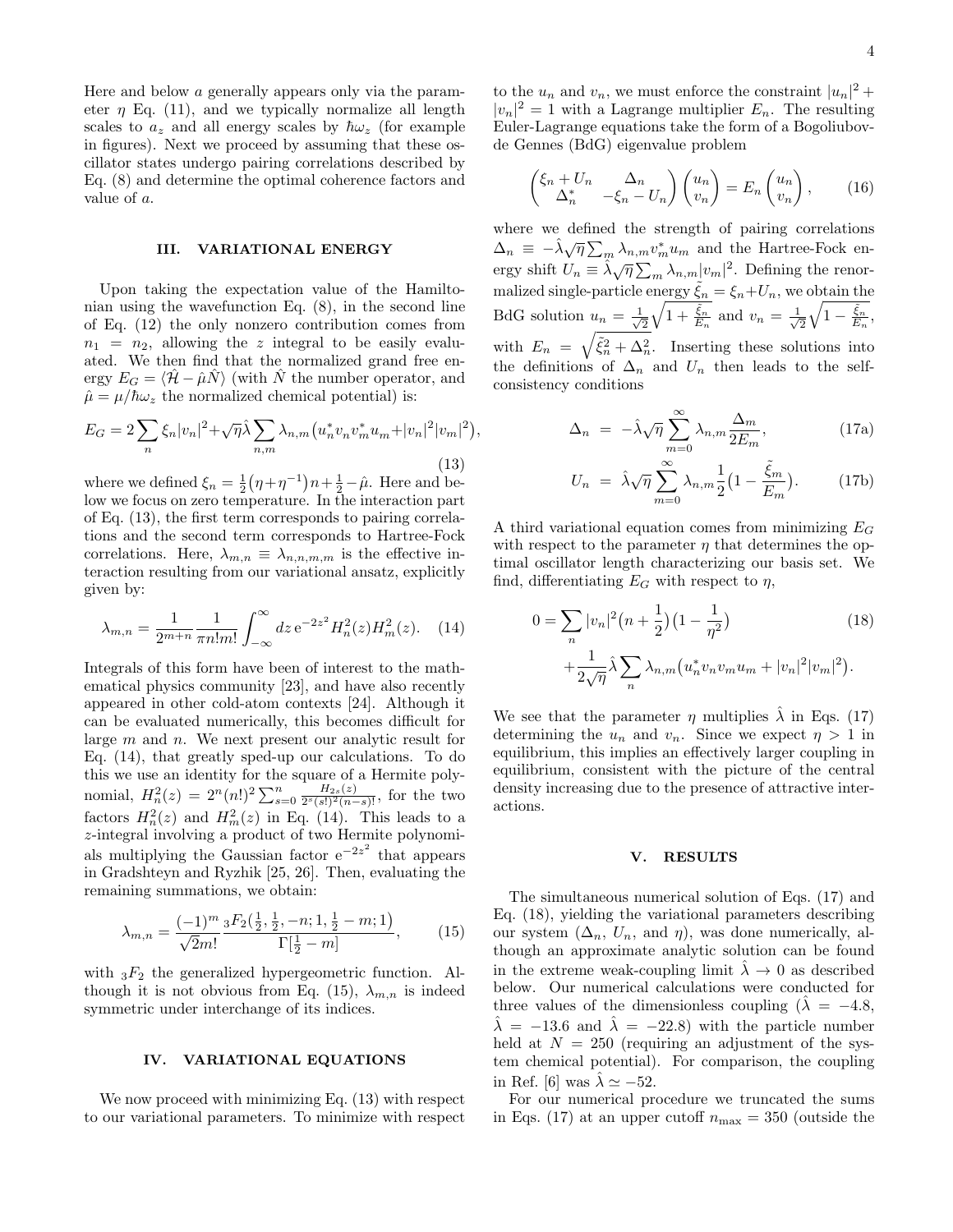

FIG. 3: (Color Online) The thick lines show the axial density  $n(z)$  (in dimensionless units) resulting from our variational approach, as a function of position (normalized to the inverse oscillator length) for the same parameters as Fig. 2 (total particle number  $N = 250$  with  $\hat{\lambda} = -4.8$  being red, long dashing;  $\lambda = -13.6$  being blue, short dashing, and  $\lambda = -22.8$  solid green). Each such curve has a corresponding nearby dotted curve (with the same color scheme that, for  $z = 0$ , is just below the variational result) that is the result of Bethe ansatz along with the local density approximation for the same values of the dimensionless coupling constant and particle number. The solid thin black curve that is the lowest at  $z = 0$  is the noninteracting case.

plotted range of Fig. 2). An estimate of the error involved in this truncation comes from the value of  $|v_{n_{\text{max}}}|^2$  =  $(2.9 \times 10^{-7}, 1.8 \times 10^{-4}, 2.6 \times 10^{-3})$  for  $\hat{\lambda} = -4.8, \hat{\lambda} =$ −13.6 and  $\hat{\lambda}$  = −22.8, respectively, which we argue to be negligible except perhaps in the  $\hat{\lambda} = -22.8$  case. For this coupling, we fit  $|v_n|^2$  to a power law for *n* close to  $n_{\text{max}}$ , and obtained a better error estimate by extrapolating this beyond  $n_{\text{max}}$  and determining the expected number of fermions in levels above  $n_{\text{max}}$ , which we find to be  $\Delta N \simeq 2 \int_{n_{\text{max}}}^{\infty} dn |v_n|^2 \simeq 0.5$ , much smaller than the total particle number.

In Fig. 2 (top panel), we plot our numerical results for the pairing amplitude  $(\Delta_n)$ , normalized to its maximum value  $\Delta_{\text{max}}$ . The maximum pairing amplitudes were  $\Delta_{\text{max}} = 0.71, \Delta_{\text{max}} = 15.0$  and  $\Delta_{\text{max}} = 57.1$ , for the coupling values  $\hat{\lambda} = -4.8$ ,  $\hat{\lambda} = -13.6$  and  $\hat{\lambda} = -22.8$ respectively, with the corresponding equilibrium  $\eta$  values being  $\eta = 1.09$ ,  $\eta = 1.31$  and  $\eta = 1.67$ , with the latter describing a cold-atom cloud that shrinks in the axial direction, effectively occupying oscillator states with  $a < a_z$ .

The weakest coupling  $\hat{\lambda} = -4.8$  plot (red dashed) shows that  $\Delta_n$  is narrowly peaked near the Fermi level  $n_F \approx 125$  (defined by when  $\tilde{\xi}_n$  comes closest to zero), consistent with the general expectation that pairing is strongest near  $n_F$ . We can approximately derive this behavior analytically in the weak coupling (small  $|\lambda\rangle$ ) limit by noting that, in this limit, the sum on the right side of Eq. (17a) is dominated by terms near  $n_F$ . If we approximate  $\eta \approx 1$ , take the dispersion to have the form

 $\xi_n = n - n_F$ , and keep only the term  $n = n_F$  in the sum, we obtain  $\Delta_n = \frac{1}{2} |\hat{\lambda}| \lambda_{n,n_F}$ , so that the shape of  $\Delta_n$ approximately reflects the shape of the coupling function Eq.  $(15)$ . While this result qualitatively captures the *n* dependence of the pairing amplitude, it is only quantitatively valid for  $|\lambda| \ll 1$  and does not approximately describe our results for any of the displayed coupling values. With increasing attraction,  $\Delta_n$  broadens considerably as more levels participate in pairing, as seen by the  $\hat{\lambda} = -13.6$  (blue, short-dashing) and  $\hat{\lambda} = -22.8$  (green, solid) curves of Fig. 2 (top panel).

The bottom panel of Fig. 2 shows the renormalized dispersion  $\xi_n$  for the same three coupling values, showing that this quantity is approximately linear near  $n_F$  for all coupling values but with a renormalized slope, with  $\xi_n =$  $\alpha(n - n_F)$  where  $\alpha$  increases with increasing coupling strength.

We now turn to the question of how interaction effects would be revealed in experiments. A natural observable accessible in cold atom experiments is the axial density  $n(z)$  as a function of position, given by Eq. (10) above and plotted in Fig. 3 for the same three coupling values (thick, with the same color and dashing scheme as in Fig. 2). The thin dotted curves that are adjacent to our variational wavefunction results (with the same color scheme) are the results of combining the Bethe ansatz with the local density approximation (for the same parameters and particle number, with details provided in Sec. VII), and the lowest solid curve is the noninteracting case.

This figure shows that our variational method agrees quantitatively with the Bethe ansatz plus LDA for the weakest coupling  $\hat{\lambda} = -4.8$  case. Since both curves are clearly distinct from the noninteracting case, this is not merely due to the fact that they are all in the noninteracting limit, although both the variational method and the Bethe ansatz plus LDA methods agree with the noninteracting curve for smaller coupling (for example,  $\hat{\lambda} \simeq -0.1$ ).

Increasing the magntitude of the coupling strength causes the cloud to shrink in size (as expected), although the discrepancy between our variational results and the Bethe ansatz plus LDA also increases. We note that, a priori, it is not clear which theoretical method is more accurate since both are approximate, although we expect the Bethe ansatz plus LDA to be more accurate in the limit of a more uniform local density (which, here, occurs for smaller  $|\lambda|$ )

We now turn to the local pairing amplitude  $\Delta(z) \equiv$  $\langle \Psi_{\uparrow}(z)\Psi_{\downarrow}(z)\rangle$ , given, within the present variational approach, by:

$$
\Delta(z) = \sum_{n=0}^{\infty} (\psi_n(z))^2 v_n u_n,
$$
 (19)

which we plot in Fig. 4. Strictly speaking,  $\Delta(z)$  is not directly observable since it is off-diagonal in fermion field operators. However, it does provide information about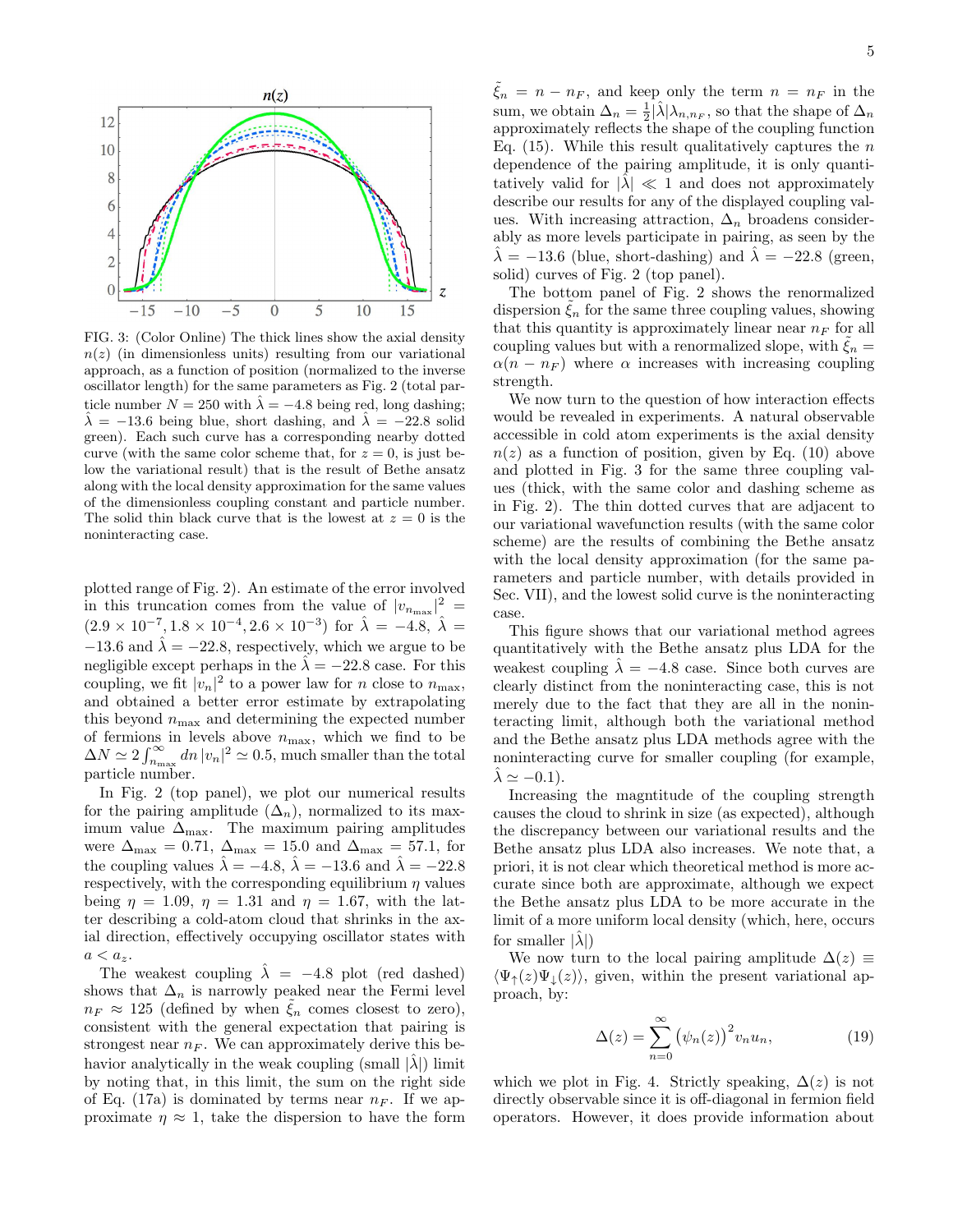

FIG. 4: (Color Online) The local pairing amplitude  $\Delta(z)$  (normalized to  $\hbar\omega_z$ ), as a function of position (normalized to the oscillator length) for the same parameters as Fig. 2, showing a significant increase in the local pairing with increasing attraction.

the increasing strength of pairing correlations with increasing magnitude of  $\lambda$ .

One way to estimate the validity of our approach is to calculate the local BCS coherence length, given by  $\xi = \frac{\hbar v_F}{\pi \Delta}$  for a uniform system. If  $\xi$  is much larger than the typical interparticle spacing, then one expects fluctuations around our solution to be relatively small. To determine this, we use the uniform-case result for the Fermi wavevector,  $k_F = \pi n/2$  (with n the 1D atom density), in terms of which  $v_F = \hbar k_F/m$ . Combining these gives

$$
\xi n = \hbar^2 n^2 / (2m\Delta),\tag{20}
$$

for the coherence length normalized to the interparticle spacing  $n^{-1}$ . The quantities on the right side, n and  $\Delta$ , are plotted in Figs. 3 and 4, but in dimensionless forms (normalized to  $a_z^{-1}$  and  $\hbar\omega_z$ , respectively). Converting the right side of this formula to dimensionless form yields  $\hbar^2 n^2/(2m\Delta) \to n^2/(2\Delta)$  so that the normalized coherence length is simply the square of a curve in Fig. 3 divided by a curve Fig. 4. Thus, we find  $\xi n \gtrsim 10$  for all coupling values, indicating that the coherence length is large compared to the interparticle spacing. This, along with the approximate agreement with Bethe ansatz along with the LDA, gives further confidence in the validity of our approach.

In the next section, we consider an observable, the momentum correlation function, which also probes the strength of pairing correlations in a balanced 1D fermion gas.

#### VI. MOMENTUM CORRELATION FUNCTION

To find a sensitive probe of pairing we turn to the momentum correlation function  $C_M(p_1, p_2) = \langle n_{p_1} \uparrow n_{p_2} \downarrow \rangle$  –  $\langle n_{p_1\uparrow}\rangle\langle n_{p_2\downarrow}\rangle$ , with  $n_{p\sigma}=c^{\dagger}_{p\sigma}c_{p\sigma}$  the momentum occupation operator. As shown by Altman et al,  $\mathcal{C}_M(p_1, p_2)$  is probed by the real-space noise correlation function  $\mathcal{C}(z_1, z_2) = \langle n_1(z_1)n_1(z_2)\rangle - \langle n_1(z_1)\rangle\langle n_1(z_2)\rangle$ , of the freely-expanded gas. Thus, assuming the absence of interaction effects during expansion for time t,  $\mathcal{C}(z_1, z_2)$  is directly proportional to  $\mathcal{C}_M(p_1, p_2)$ , with  $p_1 = mz_1/t$  and  $p_2 = mz_2/t$ . Using our variational wavefunction, we find  $\mathcal{C}_M(p_1, p_2) \propto |S(p_1, p_2)|^2$  with the sum

$$
S(p_1, p_2) = \sum_{n=0}^{\infty} \chi_n(p_1) \chi_n(p_2) u_n^* v_n, \qquad (21)
$$

where

$$
\chi_n(p) = \int_{-\infty}^{\infty} dz \, e^{-ipz} \psi_n(z), \tag{22}
$$

$$
= (-i)^n \frac{\pi^{1/4} \sqrt{a}}{\sqrt{2^{n-1} n!}} e^{-a^2 p^2/2} H_n(pa), \quad (23)
$$

are the Fourier-transforms of the harmonic oscillator wavefunctions (that we emphasize contain  $a$ , the oscillator-length variational parameter).

Our results for the momentum correlation function look, qualitatively, like Fig. 1 for all coupling values, where we plotted the normalized function  $\mathcal{C}_M(p_1, p_2) \equiv$  $\mathcal{C}_M(p_1, p_2)/\mathcal{C}_M(0, 0)$ . Thus,  $\mathcal{C}_M(p_1, p_2)$  is sharply peaked around  $p_1+p_2=0$ , and is, approximately, only a function of the sum  $|p_1 + p_2|$  of the momenta. To understand the rapid variation as a function of  $|p_1+p_2|$ , in Fig. 5, we plot the equal momenta correlator  $\mathcal{C}_M(p,p)$  for all three coupling values (using the same color and dashing scheme as above), along with a fourth curve (black dots) that is an approximate analytic evaluation of  $\hat{\mathcal{C}}_M(p,p)$  for the case of  $\hat{\lambda} = -22.8$  that we now describe.



FIG. 5: (Color Online) The normalized momentum correlation function,  $\mathcal{C}_M(p_1, p_2)$  in the limit  $p_1 = p_2 = p$  (normalized to unity at  $p \to 0$ , for a trapped 1D fermionic superfluid, for the same three coupling values as Figs. 2 and 3. A fourth curve, black dots, depicts the approximate theoretical formula Eq. (25) for the case of  $\lambda = -22.8$  which should be compared to the green solid curve, our numerical result for this case. Here we chose units for the momentum axis such that  $a_z = 1$ .

Our approximate form for the correlator follows by noting that the summand of Eq. (21),  $u_n^* v_n = \frac{\Delta_n}{2E_n}$ , is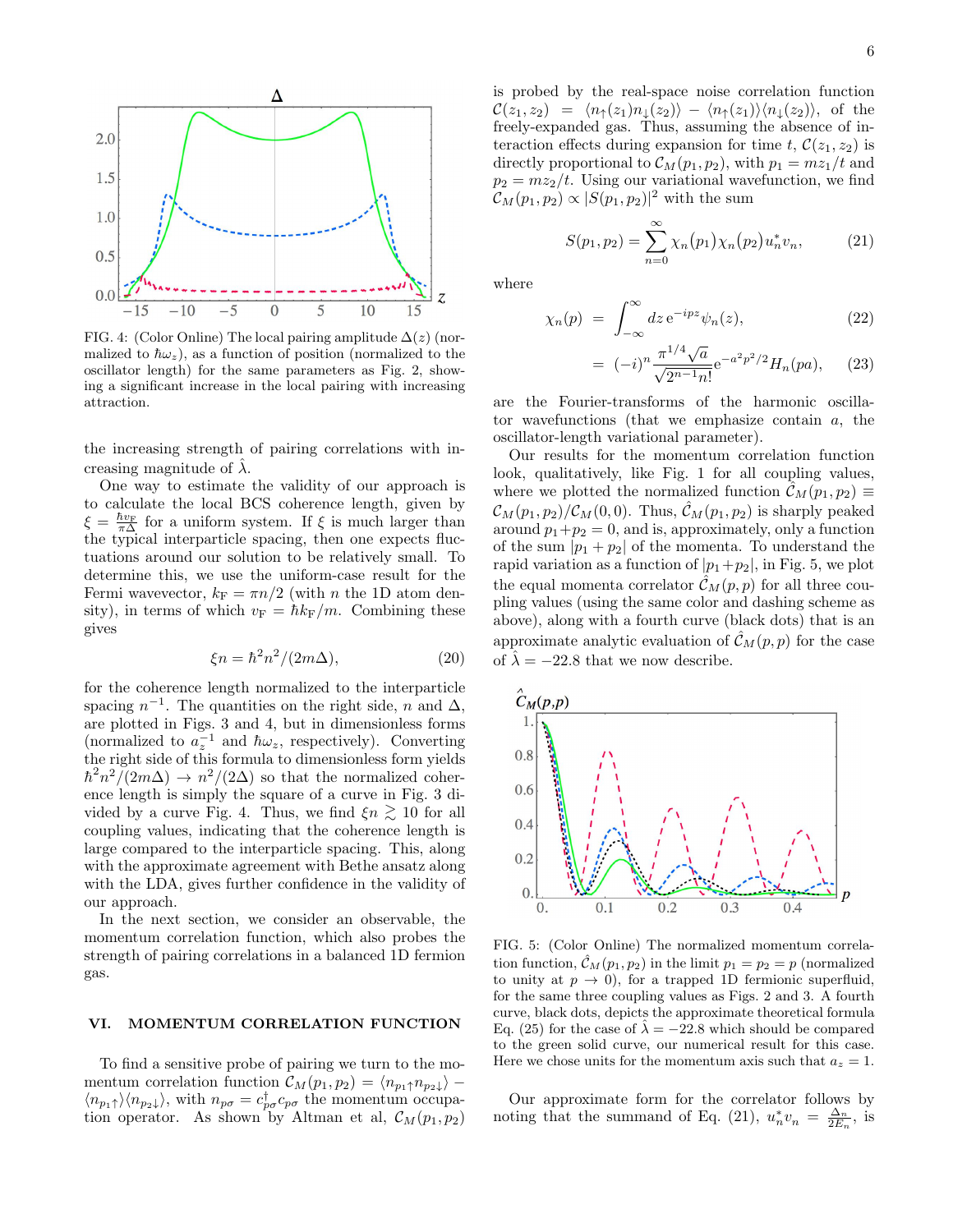narrowly peaked for  $n$  close to the Fermi level, with an approximate Lorentzian shape for  $n \rightarrow n_F$  given by  $u_n^* v_n \simeq \frac{1}{2} \frac{1}{1 + (n - n_F)^2 / w^2}$ , where  $w = \sqrt{2} \Delta_{n_F}/\alpha$  approximately represents the number of harmonic oscillator levels that are paired. Here, we recall that  $\alpha$  is the slope of the effective dispersion near the Fermi level, with  $\tilde{\xi}_n = \alpha (n - n_F)$ . From the  $\hat{\lambda} = -22.8$  results we find  $\alpha \simeq 1.66$  and  $\Delta_{n_F} \simeq 56.4$ , yielding  $w \simeq 48.0$ .

Expressing the Lorentzian in an integral form,  $[1 +$  $(n - n_F)^2/w^2$ ]<sup>-1</sup> =  $w \int_0^{\lambda} d\lambda \, e^{-\lambda w} \cos \lambda (n - n_F)$ , we can evaluate the sum to get (with Re being the real part):

$$
S(p_1, p_2) = w \int_0^\infty d\lambda \, \mathrm{e}^{-\lambda w} \mathrm{Re} \left( \mathrm{e}^{i\lambda n_F} K \left[ \mathrm{e}^{-i\lambda} \right] \right), \quad (24)
$$

where  $K[x] \equiv \frac{\sqrt{\pi}}{\sqrt{1-x^2}} \exp \left[ \frac{(p_1^2+p_2^2)(1+x^2)+4p_1p_2x}{2(x^2-1)} \right]$ . The dominant contribution to this integral comes the regime where  $\lambda \to 0$ . Expanding  $K[e^{-i\lambda}]$  in this limit yields an integral that can be easily evaluated analytically. Finally taking the limit  $w \ll n_F$  for simplicity, we find for the normalized correlator:

$$
\hat{\mathcal{C}}_{\mathcal{M}}(p_1, p_2) = \cos^2 \left[ \sqrt{2n_F} |p_1 + p_2| a \right] e^{-\sqrt{2}w|p_1 + p_2|a/\sqrt{n_F}},\tag{25}
$$

which we find to be qualitatively accurate, as seen in Fig. 5, connecting the local pairing and Hartree-Fock correlations to this observable.

As shown in Fig. 1, our numerical evaluation of  $\mathcal{C}_{\mathcal{M}}(p_1, p_2)$  yields a result that is nearly independent of the difference in momenta  $p_1 - p_2$ , a feature that appears in the approximate result Eq. (25). However, we find that the degree to which  $\mathcal{C}_M(p_1, p_2)$  is independent of  $p_1-p_2$  is rather sensitive to the choice of the upper cutoff  $n_{\text{max}}$  in our numerical summation, and leave further investigation of this to future work.

We also see that, within the approximations leading to Eq. (25), the oscillatory variation of this correlation function as a function of the sum of momenta measures the uppermost occupied oscillator state (Fermi level  $n_F$ ), and the exponential decay measures the strength of pairing at the Fermi level (via the parameter  $w$ ). Thus, the momentum correlation function indeed provides a direct probe of pairing correlations in a trapped 1D interacting Fermi gas.

#### VII. BETHE ANSATZ AND LDA

In the present paper, our goal was to pursue a variational wavefunction scheme, based on a BCS type wavefunction in the oscillator basis, to analyze attractively interacting fermions in a one-dimensional trapping potential. In this section, we re-analyze our model Hamiltonian Eq. (1) within a different approximation scheme, namely the Bethe ansatz (exact for an infinite system, or  $V(z) = 0$ ) along with the local density approximation to handle the trap. Such a method was used in Ref. [6] in the imbalanced case and found to exhibit remarkable

agreement with experimental results for the density profile.

To implement the Bethe ansatz, we follow the recent review of Guan et al [3], taking the limit  $\rho_1(k) = 0$  of Eqs.(13) of Ref. [3] (appropriate for the balanced case studied here). Then, the density of pairs at quasimomentum k,  $\rho(k)$ , satisfies the Fredholm equation

$$
\rho(k) = \frac{1}{\pi} + \int_{-A}^{A} dk' K(k - k') \rho(k'), \tag{26}
$$

with  $K(x) = \frac{1}{\pi} \frac{c}{c^2 + x^2}$ , where c is proportional to the 1D coupling constant (as defined below) The parameter A is chosen so that the system has the correct total number of particles.

To implement the Bethe ansatz, it is convenient to rescale coordinates in the Hamiltonian Eq. (1) via  $z \rightarrow$  $a_z z$  with  $a_z$  the oscillator length and define new fields  $\Psi_{\sigma}(a_z z) = \tilde{\Psi}_{\sigma}(z) / \sqrt{a_z}$ . This leads to:

$$
\mathcal{H} = \int_{-\infty}^{\infty} dz \left( \sum_{\sigma} \tilde{\Psi}_{\sigma}^{\dagger}(z) \left[ \frac{p_z^2}{2ma_z^2} + \frac{1}{2} ma_z^2 \omega_z^2 z^2 \right] \tilde{\Psi}_{\sigma}(z) + \frac{\lambda}{a_z} \tilde{\Psi}_{\uparrow}^{\dagger}(z) \tilde{\Psi}_{\downarrow}^{\dagger}(z) \tilde{\Psi}_{\downarrow}(z) \tilde{\Psi}_{\uparrow}(z) \right), \tag{27}
$$

which we see describes fermions of effective mass  $m_{\text{eff}} =$  $ma_z^2$  and effective coupling  $\lambda/a_z$ . Thus, while Guan et al quote the relation  $\lambda = \hbar^2 c/m$  between the coupling constant and the parameter  $c$ , in the present context we should use this formula with the replacement  $\lambda \to \lambda/a_z$ and  $m \to ma_z^2$ . This leads to:

$$
c = -\frac{2a}{a_{1D}},\tag{28}
$$

conveniently equal to our dimensionless parameter  $\lambda$  defined in Eq.  $(7)$ .

Once we determine  $\rho(k)$ , via a numerical solution of Eq.  $(26)$  for a chosen value of A, the total particle number density  $n$  and the dimensionless internal energy density are given by [3]:

$$
n = 2 \int_{-A}^{A} dk \, \rho(k), \tag{29}
$$

$$
\hat{E} = \int_{-A}^{A} dk \, (2k^2 - c^2/2)\rho(k). \tag{30}
$$

Note that, to obtain the system chemical potential, we need the dimensionful energy density  $E = \hbar^2/(2m_{\text{eff}})\hat{E}$ , in terms of which  $\mu = \frac{\partial E}{\partial n}$ . Then, the normalized chemical potential  $\hat{\mu} = \mu / \hbar \omega_z$  will be given by:

$$
\hat{\mu} = \frac{1}{2} \frac{\partial \hat{E}}{\partial n}.
$$
\n(31)

To produce the curves in Fig. 3, then, we obtained  $n$  and  $E$  as a function of the parameter  $A$ , which can be combined to yield  $\hat{\mu}$  via Eq. (31) and hence n as a function